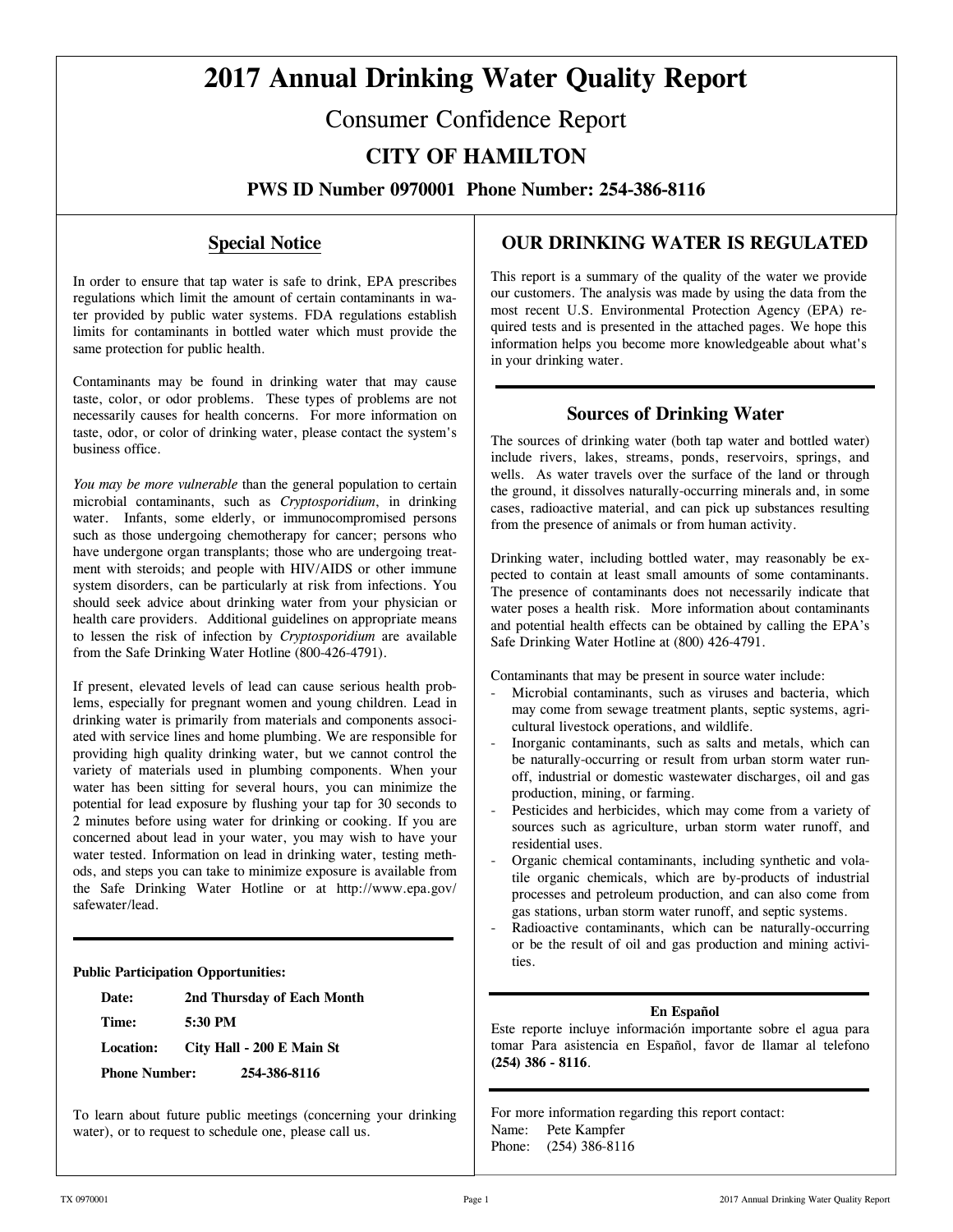#### **Where do we get our drinking water?**

Our drinking water is obtained from a SURFACE water source, from the following Lake: PROCTOR LAKE. A Source Water Susceptibility Assessment for your drinking water sources is currently being updated by the Texas Commission on Environmental Quality. The report will describe the susceptibility and types of constituents that may come into contact with your drinking water source based on human activities and natural conditions. The information contained in the assessment will allow us to focus our source water protection strategies. For more information on source water assessments and protection efforts at our system, please refer to the Source Water Assessment Viewer available at the following URL: https://www.tceq.texas.gov/gis/swaview

Further details about sources and source-water assessments are available in Drinking Water Watch at the following URL: http://dww2.tceq.texas.gov/DWW/

| <b>Source Water Name</b> |                         | <b>Type of Water</b> | <b>Report Status</b> | Location     |
|--------------------------|-------------------------|----------------------|----------------------|--------------|
| SW FROM UPPER LEON MWD   | CC FROM TX0470015 UPPER | SW                   | <b>ACTIVE</b>        | LAKE PROCTOR |

#### **Information about Source Water Assessments**

The TCEQ has completed a Source Water Assessment for all drinking water systems that own their sources. The report describes the susceptibility and types of constituents that may come into contact with your drinking water source based on human activities and natural conditions. The system(s) from which we purchase our water received the assessment report. For more information on source water assessments and protection efforts at our system, contact Gary Lacy at Upper Leon Municipal Water District or the report may be viewed at http://ulrmwd.com/.

*ALL drinking water may contain contaminants…* When drinking water meets federal standards there may not be any health based benefits to purchasing bottled water or point of use devices. Drinking water, including bottled water, may reasonably be expected to contain at least small amounts of some contaminants. The presence of contaminants does not necessarily indicate that water poses a health risk. More information about contaminants and potential health effects can be obtained by calling the EPA's Safe Drinking Water Hotline (1- 800-426-4791).

Secondary Constituents. Many constituents (such as calcium, sodium, or iron) which are often found in drinking water, can cause taste, color, and odor problems. The taste and odor constituents are called secondary constituents and are regulated by the State of Texas, not the EPA. These constituents are not causes for health concern. Therefore, secondaries are not required to be reported in this document but they may greatly affect the appearance and taste of your water.

### **About The Following Pages**

The pages that follow list all of the federally regulated or monitored contaminants which have been found in your drinking water. The U.S. EPA requires water systems to test for up to 97 contaminants.

#### **2017 Regulated Contaminants Detected**

#### **Coliform Bacteria**

| Maximum<br>Contaminant<br>Level Goal | <b>Total Coliform Maximum</b><br>Contaminant Level | Highest<br>No. of<br>Positive | Fecal Coliform or E. Coli<br>Maximum Contaminant Level | Total No. of Posi-<br>tive E. Coli or Fecal<br>Coliform Samples | Violation | Likely Source of Contamination          |
|--------------------------------------|----------------------------------------------------|-------------------------------|--------------------------------------------------------|-----------------------------------------------------------------|-----------|-----------------------------------------|
|                                      | 1 positive monthly Sample                          |                               |                                                        |                                                                 | N         | Naturally present in the<br>environment |

### **Turbidity**

Turbidity has no health effects. However, turbidity can interfere with disinfection and provide a medium for microbial growth. Turbidity may indicate the presence of disease-causing organisms. These organisms include bacteria, viruses, and parasites that can cause symptoms such as nausea, cramps, diarrhea and associated headaches.

| Year | Contaminant | <b>Highest Single</b><br><b>Measurement</b> | Lowest Monthly % of<br><b>Samples Meeting Limits</b> | <b>Turbidity Limits</b> | <b>Unit of Measure</b> | <b>Source of Contaminant</b> |
|------|-------------|---------------------------------------------|------------------------------------------------------|-------------------------|------------------------|------------------------------|
| 2017 | Turbidity   | 0.35                                        | 99.5%                                                | $_{0.3}$                | NTU                    | Soil Runoff                  |

### **Disinfectant Residual**

| Disinfectant Residual | Year | Average<br><b>Level</b> | Range of<br>Levels<br>Detected | <b>MRDL</b> | <b>MRDLG</b> | Unit of<br><b>Measure</b> | Violation<br>(Y/N) | Source in Drinking Water                    |
|-----------------------|------|-------------------------|--------------------------------|-------------|--------------|---------------------------|--------------------|---------------------------------------------|
| Chloramine            | 2017 | 2.14                    | 1.97 - 2.40                    |             |              | ppm                       |                    | Water additive used to control<br>microbes. |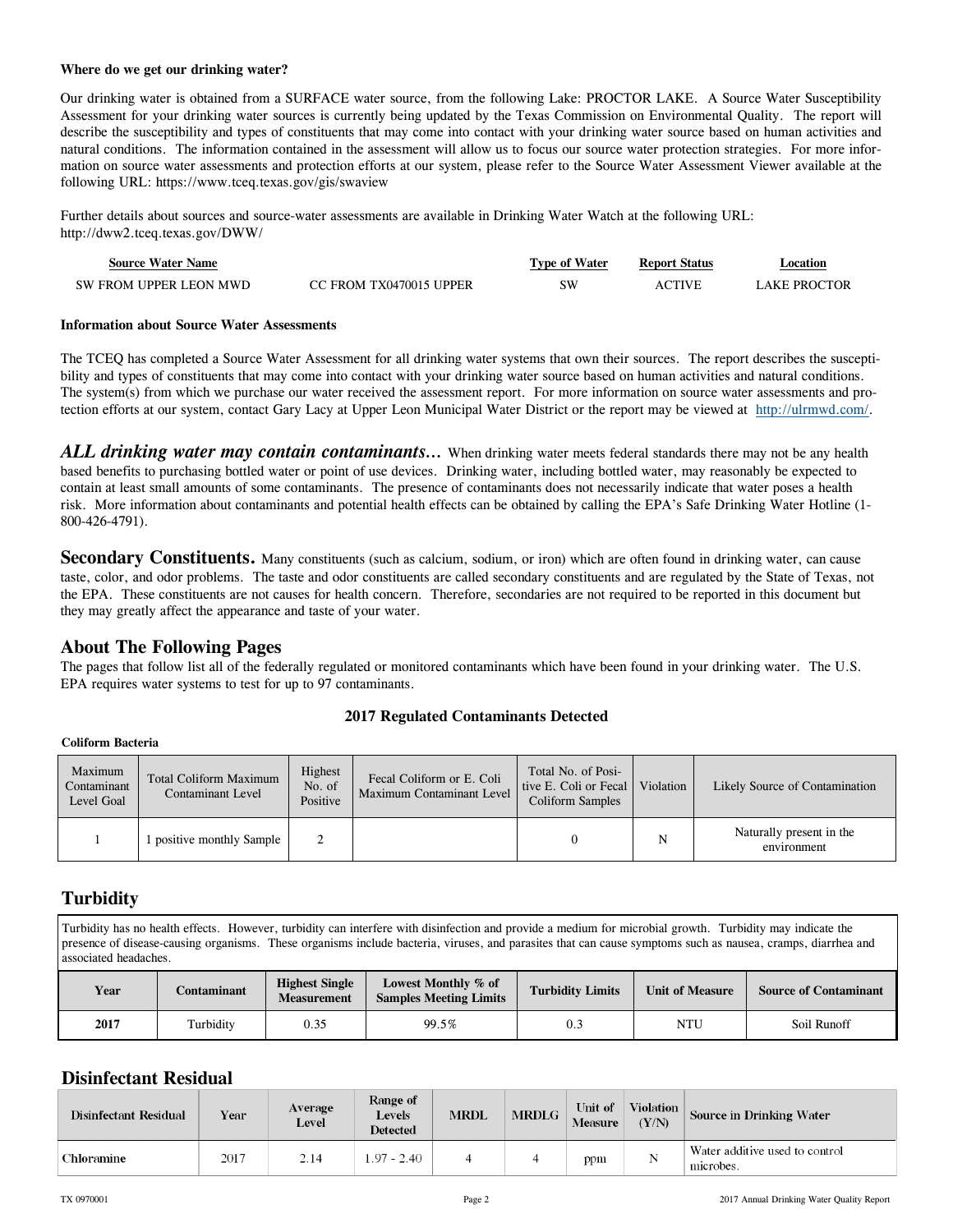### **2017 Water Quality Test Results**

| <b>Disinfection</b><br><b>By-Products</b>                                                                                                           | <b>Collection</b><br>Date | <b>Highest Level</b><br>Or Average<br><b>Detected</b> | Range of<br><b>Individual</b><br><b>Samples</b> | <b>MCLG</b>              | <b>MCL</b> | <b>Units</b> | <b>Violation</b> | <b>Likely Source of</b><br><b>Contamination</b> |
|-----------------------------------------------------------------------------------------------------------------------------------------------------|---------------------------|-------------------------------------------------------|-------------------------------------------------|--------------------------|------------|--------------|------------------|-------------------------------------------------|
| <b>Haloacetic Acids</b><br>$(HAA5)^*$                                                                                                               | 2017                      | 40                                                    | $7.6 - 33.4$                                    | No goal for<br>The Total | 60         | ppb          | N                | By-product of drinking water disinfec-<br>tion. |
| ** The value in the highest Level or Average Detected column is the highest average of all HAA5 sample results collected at a location over a year' |                           |                                                       |                                                 |                          |            |              |                  |                                                 |
| <b>Total Trihalomethanes</b><br>(TTHM)                                                                                                              | 2017                      | 41                                                    | $25.5 - 54.4$                                   | No goal for<br>the Total | 80         | ppb          | N                | By-product of drinking water disinfec-<br>tion. |

'\* The value in the highest Level or Average Detected column is the highest average of all TTHM sample results collected at a location over a year'

| Inorganic<br><b>Contaminants</b>        | <b>Collection</b><br>Date | <b>Highest Level</b><br>Or Average<br><b>Detected</b> | Range of<br><b>Individual</b><br><b>Samples</b> | <b>MCLG</b> | <b>MCL</b> | <b>Units</b> | <b>Violation</b> | <b>Likely Source of</b><br><b>Contamination</b>                                                    |
|-----------------------------------------|---------------------------|-------------------------------------------------------|-------------------------------------------------|-------------|------------|--------------|------------------|----------------------------------------------------------------------------------------------------|
| Nitrate [measured as<br><b>Nitrogen</b> | 2017                      | 0.18                                                  | $0.18 - 0.18$                                   | 10          | 10         | ppm          | N                | Runoff from fertilizer use; Leaching<br>from septic tanks, sewage; Erosion of<br>natural deposits. |
| Nitrate [measured as<br><b>Nitrogen</b> | 2/18/15                   | 0.03                                                  | $0.03 - 0.03$                                   |             |            | ppm          | N                | Runoff from fertilizer use; Leaching<br>from septic tanks, sewage; Erosion of<br>natural deposits. |

## **Regulated Contaminants - Supplied by Upper Leon Water Municipal Water District**

| <b>Inorganic</b><br><b>Contaminants</b> | <b>Collection</b><br>Date | <b>Highest</b><br>Level<br><b>Detected</b> | Range of<br><b>Levels Detected</b> | <b>MCLG</b>    | <b>MCL</b>     | <b>Units</b> | <b>Violation</b> | <b>Likely Source of</b><br>Contamination                                                                                              |
|-----------------------------------------|---------------------------|--------------------------------------------|------------------------------------|----------------|----------------|--------------|------------------|---------------------------------------------------------------------------------------------------------------------------------------|
| Arsenic                                 | 2017                      | 0.0022                                     | $0.0022 - 0.0022$                  | $\theta$       | 10             | ppb          | ${\bf N}$        | Erosion of natural deposits; Runoff<br>from orchards; Runoff from glass and<br>electronics production wastes.                         |
| <b>Barium</b>                           | 2017                      | 0.0842                                     | $0.0842 - 0.0842$                  | $\overline{c}$ | $\overline{2}$ | ppm          | $\mathbf N$      | Discharge of drilling wastes; Discharge<br>from metal refineries; Erosion of natu-<br>ral deposits.                                   |
| Cyanide                                 | 2017                      | < 0.01                                     | < 0.01                             | 200            | 200            | mg/L         | $\mathbf N$      | Discharge from plastic and fertilizer<br>factories; Discharge from steel/metal<br>factories.                                          |
| <b>Fluoride</b>                         | 2017                      | < 0.1                                      | < 0.1                              | $\overline{4}$ | $\overline{4}$ | mg/L         | $\mathbf N$      | Erosion of natural deposits; Water<br>additive which promotes strong teeth;<br>Discharge from fertilizer and alumi-<br>num factories. |
| Nitrate [measured as<br>Nitrogen]       | 2017                      | 0.11                                       | $0.11 - 0.11$                      | 10             | 10             | mg/L         | $\mathbf N$      | Runoff from fertilizer use; Leaching<br>from septic tanks, sewage; Erosion of<br>natural deposits.                                    |
| Selenium                                | 2017                      | 0.0039                                     | $0.0039 - 0.0039$                  | 50             | 50             | mg/L         | N                | Discharge from petroleum and metal<br>refineries; Erosion of natural deposits;<br>Discharge from mines.                               |

| Radioactive<br>Contaminants       | <b>Collection</b><br>Date | <b>Highest</b><br>Level<br>Detected | <b>Range of Levels</b><br><b>Detected</b> | <b>MCLG</b> | <b>MCL</b> | <b>Units</b> | <b>Violation</b> | Likely Source of<br>Contamination          |
|-----------------------------------|---------------------------|-------------------------------------|-------------------------------------------|-------------|------------|--------------|------------------|--------------------------------------------|
| <b>Beta/photon emitters</b>       | 6/19/2012                 | 6.8                                 | $6.8 - 6.8$                               |             | 50         | $pCi/L^*$    | N                | Decay of natural and man-made<br>deposits. |
| <b>Combined Radium</b><br>226/228 | 6/19/2012                 |                                     | 1-Jan                                     |             |            | pCi/L        | N                | Erosion of natural deposits.               |

\*EPA considers 50 pCi/L to be the level of concern for beta particles